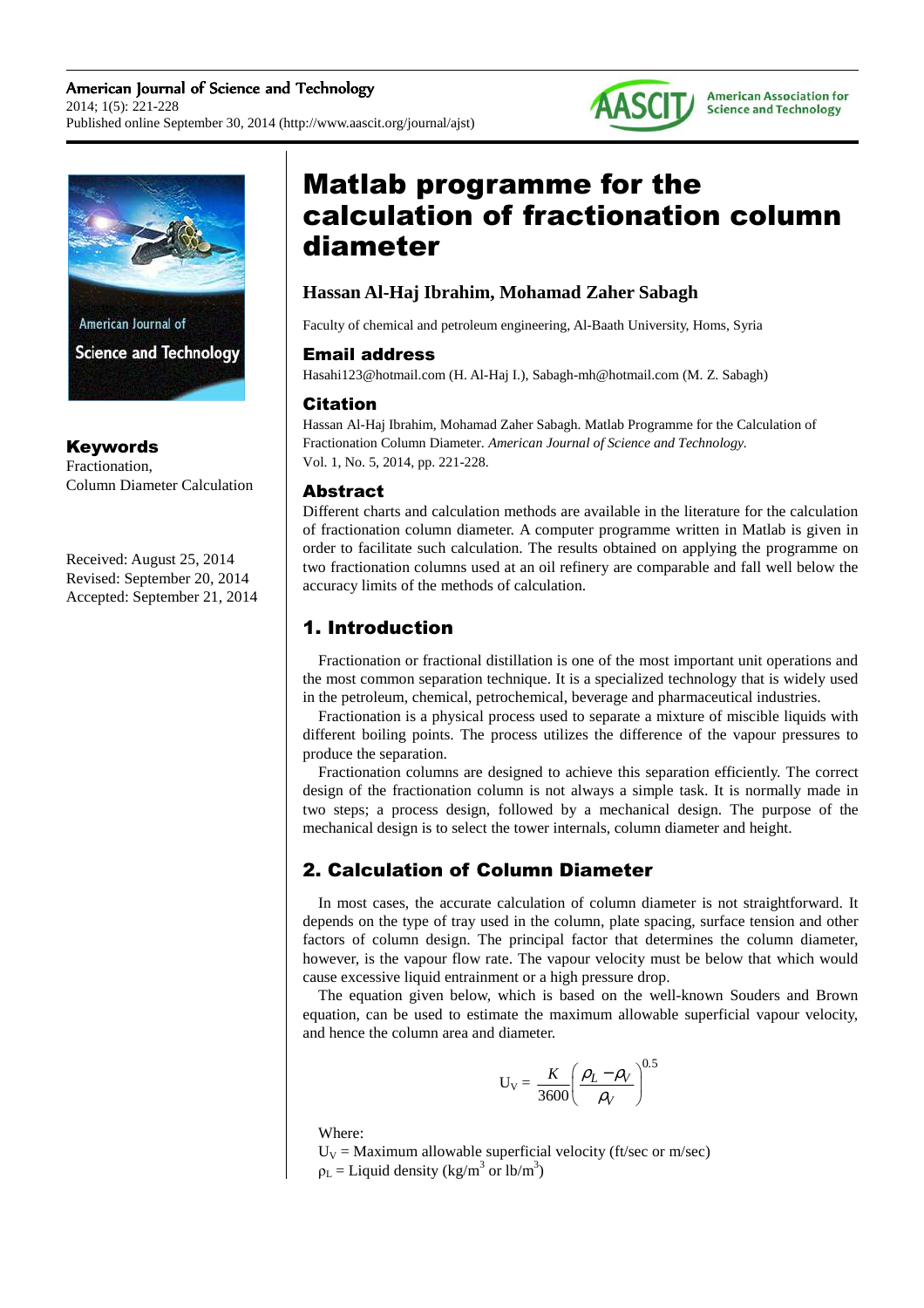$\rho_V$  = Vapour density (kg/m<sup>3</sup> or lb/m<sup>3</sup>)

 $K = A$  factor that depends on plate spacing. It can be calculated using the following equation:

$$
K = 3600 (-0.171 T2 + 0.27 T - 0.047)
$$

Where:

 $T =$  plate spacing (m).



*Fig. 1. Effect of tray spacing and type of service on allowable vapour load in fractionators [1].* 

This factor may also be estimated from charts available in the literature such as shown in Figure 1 (curve 3, for normal performance of bubble plates through normal range of liquid loads at atmospheric and higher pressures, or curve 2 for other tray types), and Figures 2 and 3.



*Fig. 2. Coefficient of entrainment as a function of plate spacing and surface tension [2].* 



*Fig. 3. K factors for column diameter using bubble cap trays.*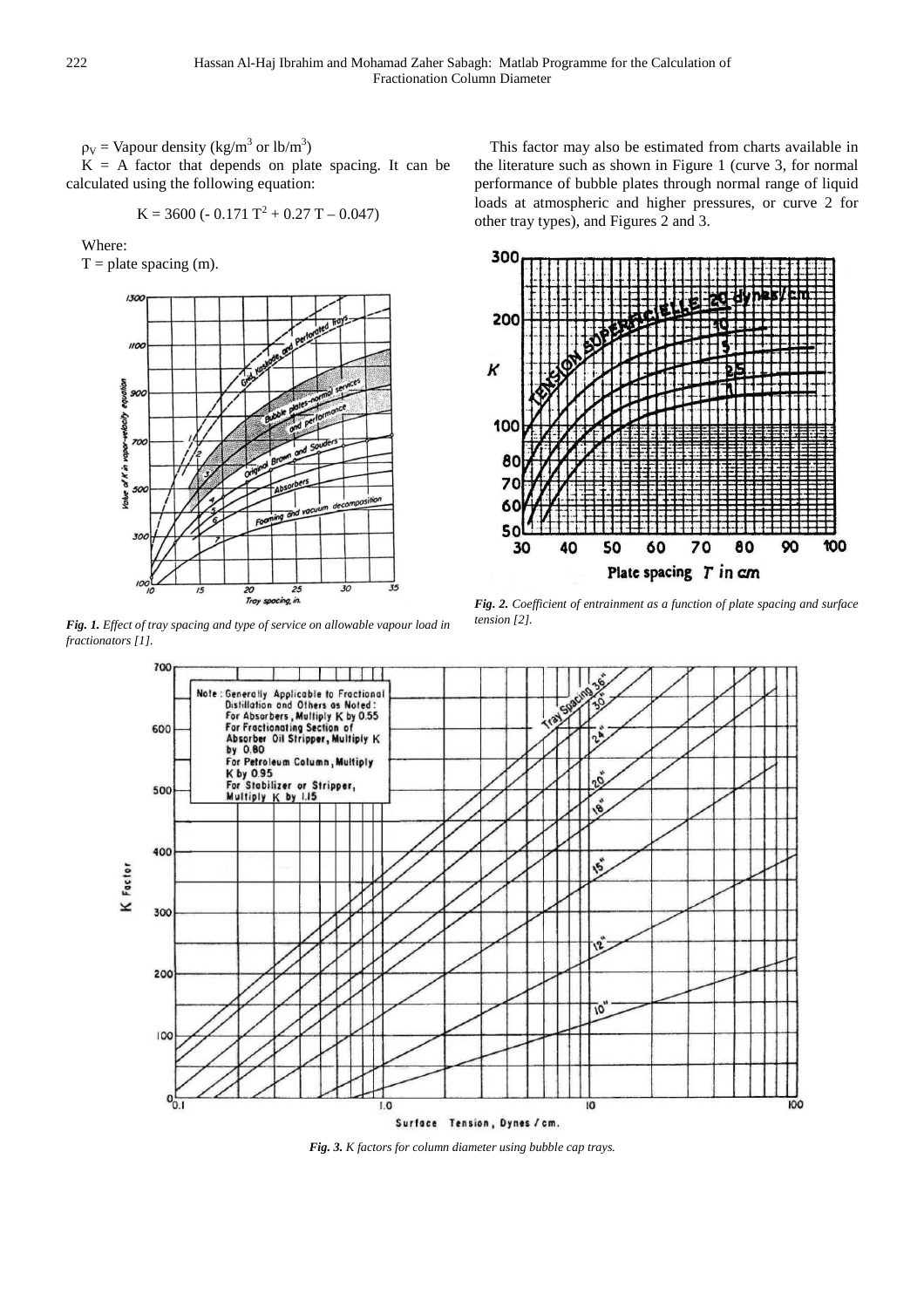The K factor is determined at the top and bottom (or intermediate) positions of the column in order to evaluate the point of maximum required diameter.

The column diameter can then be calculated using the following equation:

$$
D = \left[\frac{4V}{3600\pi\rho_V U_V}\right]^{0.5}
$$

Where:

 $D =$  Column diameter (m or ft)

 $V =$  Maximum allowable vapour flow rate (kg/h or lb/h)

The diameter obtained in this solution, corresponding to the maximum allowable flow rate, is the minimum acceptable diameter for operation with essentially no entrainment carryover from plate to plate. If irregularities in capacity, system pressure or other significant variables are anticipated, the maximum allowable flow rate can then be divided by a safety factor of 1.10 to 1.25. Alternatively, the maximum flow rate may be multiplied by 1.05 to 1.15 for satisfactory operation at conditions tolerating some entrainment with no noticeable loss in fractionation efficiency.

In another procedure that may also be used for the estimation of column diameter, the chart of Figure 4 may be used to determine the maximum vapour velocity relative to the net area for vapour flow  $(U_{VN})$  for a given value of flow parameter and plate spacing. This may be used for both bubble-cap plates and perforated plates with the following restrictions:

- 1. The distilling system is non-foaming or low-foaming type.
- 2. The weir height is less than 15% of the tray spacing.
- 3. The perforation diameters are equal to or less than 0.25 in.
- 4. The plate spacings of 6 and 9 in. do not apply to bubble-cap plates.



*Fig. 4. Flooding limits for bubble cap and perforated plates [3].* 

Furthermore, the ratio of slot area, or hole area, to active plate area must be equal to or greater than 0.1, and the system surface tension 20 dynes/cm.

For hole-to-active area ratios of less than 0.1, it is recommended by Fair that the vapour velocity from the chart be modified by the following factors:

| $\rm A_s/A_A$ | Multiply $U_{VN}$ by |
|---------------|----------------------|
| 0.10          | 1.00                 |
| $0.08\,$      | 0.90                 |
| 0.06          | 0.80                 |

For surface tensions different from 20 dynes/cm, the velocity from the chart is modified by:

Corrected 
$$
U_{VN} = U_{VN} \left(\frac{\sigma}{20}\right)^{0.2}
$$

The flooding vapour velocity can be estimated from the corrected maximum vapour velocity. It is usually about 50-60% of the maximum value, and can be as high as 85% or even 95% if sufficient information is available about the system foaming characteristics. The net area for vapour flow  $(A<sub>N</sub>)$ can then be calculated and hence the column diameter.

Assuming that the downflow area  $(A_d)$  is 10% of the total cross-sectional area of the column (A),

$$
A_N = 0.90 \text{ A} = 0.90 \times 0.785 \text{ D}^2 = \frac{Q_V}{U_{VN}}
$$
  

$$
\text{D}^2 = 1.4 \frac{Q_V}{U_{VN}}
$$

Where:

 $Q_V$  = Vapour volume flow rate (m<sup>3</sup> or ft<sup>3</sup>).

#### 3. Matlab Programming

In this paper, a computer programme is written in Matlab for the calculation of fractionator diameter using the various charts and calculation methods available in the literature, Matlab being a programming language that is widely used in all scientific fields and in engineering sciences in particular. Two examples are given below to illustrate the use of the programme.

Example 1

Fractionation column data

 $T =$  plate spacing  $= 22$  in.  $= 56$  cm

 $Q_V$  = Vapour volume flow rate = 29  $\times$  10<sup>2</sup> m<sup>3</sup>/h = 10  $\times$  10<sup>4</sup>  $ft^3/h$ 

L = Liquid flow rate =  $65.3 \times 10^2$  kg/h =  $14.4 \times 10^3$  lb/h

V = Maximum allowable vapour flow rate =  $83.3 \times 10^2$  $\text{kg/h} = 18.3 \times 10^3 \text{ lb/h}$ 

 $\rho_L$  = Liquid density = 684 kg/m<sup>3</sup> = 42.7 lb/ft<sup>3</sup>

 $\rho_V$  = Vapour density = 2.9 kg/m<sup>3</sup> = 0.18 lb/ft<sup>3</sup>

 $t = Temperature = 141^{\circ}C$ 

 $M =$  Average molecular weight = 110

The calculated tower diameter varied between 1.0 and 1.2 m depending on the method or chart used for calculation. The results are as follows: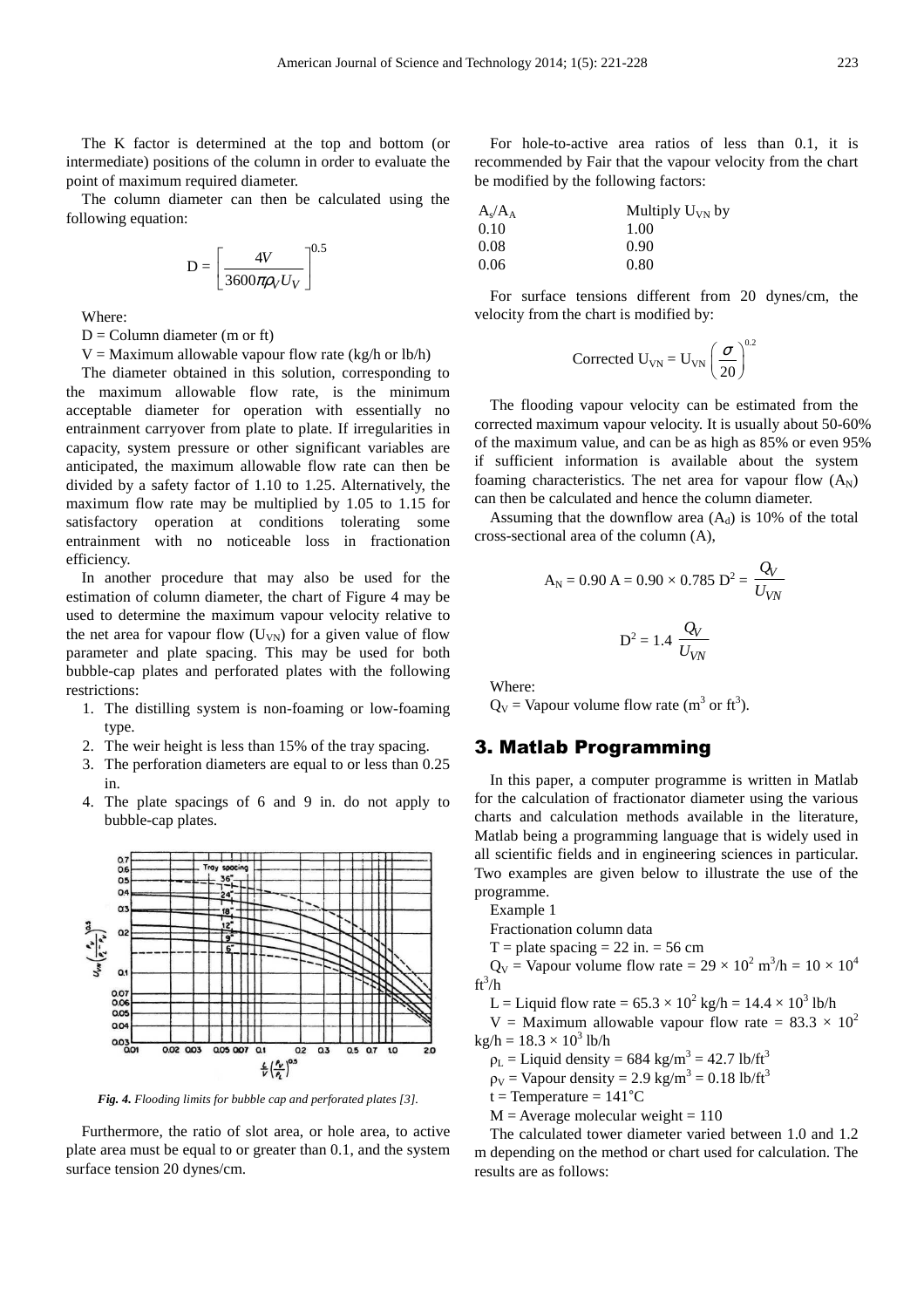224 Hassan Al-Haj Ibrahim and Mohamad Zaher Sabagh: Matlab Programme for the Calculation of Fractionation Column Diameter

 $D_1 = 1.0$  m  $D_2 = 1.2$  m  $D_3 = 1.2$  m  $D_4 = 1.2$  m  $D_5 = 1.1$  m Example 2 Fractionation column data  $T =$  plate spacing  $= 18$  in.  $= 46$  cm  $Q_V$  = Vapour volume flow rate = 96 × 10<sup>2</sup> m<sup>3</sup>/h = 33.1 ×  $10^4 \text{ ft}^3/\text{h}$ L = Liquid flow rate =  $25.6 \times 10^3$  kg/h =  $56.5 \times 10^3$  lb/h V = Maximum allowable vapour flow rate =  $11.5 \times 10^3$  $\text{kg/h} = 25.4 \times 10^3 \text{ lb/h}$  $\rho_L$  = Liquid density = 7.2 × 10<sup>2</sup> kg/m<sup>3</sup> = 45 lb/ft<sup>3</sup>  $\rho_V$  = Vapour density = 1.2 kg/m<sup>3</sup> = 0.075 lb/ft<sup>3</sup>  $t = Temperature = 149^{\circ}C$  $M =$  Average molecular weight = 98 The calculated diameter varied between 1.6 and 2.0 m, and the results are as follows:  $D_1 = 1.6$  m  $D_2 = 2.0$  m  $D_3 = 2.0$  m  $D_4 = 2.0$  m

# $D_5 = 1.8$  m

#### 4. Conclusions

There are several available methods which are normally used by design engineers for the calculation of fractionator diameter. Such methods are based for the most part on the use of charts, tables and empirical equations. Using Matlab computer programming can be of great help and assistance in facilitating the design calculations and improving their accuracy and dependability. The use of charts, tables and empirical equations can then be dispensed with and the different available calculation methods can be directly compared and evaluated in order to achieve better design results. Using Matlab computer programming is, furthermore, time saving which is often an important consideration from a designer's perspective.

In this paper, a computer programme is written in Matlab for the calculation of faractionator column. The results obtained on applying the programme on two fractionation columns used at an oil refinery were found to be comparable to the actual diameters of the columns. Furthermore, the results obtained fall well below the accuracy limits of the methods of calculation.

## Appendix

disp('Matlab programme for the calculation of fractionation column diameter')

```
N = input('N = ')switch N 
Case 1 
disp('Fig - 1')
```

```
t = input(T = ')x = t;
y = ((0.0254 * x * 3 - 2.793 * x * 2 + 110.6 * x - 616.6) + 0.5);k = vdisp([K=' int2str(k)])EL = input ('EL');
EV = input ('EV'):
V = input (V');Uv = k / 3600 * ((EL - EV) / EV) ^ 0.5;W = 3600 * EV * Uv;D = (4 * V / (3.14 * W)) \wedge 0.5;disp(I'D=' num2str(D * 0.3048))Case 2 
disp(' Fig - 2')
```

```
t = input ('t =');
M = input ('M = ');if t = -20 Then
x = M;
y = 0.000006446 * x \cdot 3 - 0.0033908 * x \cdot 2 + 0.61513 * x - 9.3259;s = y;Else if t = 40x = M;
y = -0.000000018 * x \cdot 4 + 0.000014 * x \cdot 3 - 0.0044 * x \cdot 2 + 0.675 * x -17:s = y;Else if t > -20 & t < 40x = M:
y = 0.000006446 * x \cdot 3 - 0.0033908 * x \cdot 2 + 0.61513 * x - 9.3259;S1 = y;x = M;
y = -0.000000018 * x \cdot 4 + 0.000014 * x \cdot 3 - 0.0044 * x \cdot 2 + 0.675 * x -17; 
S2 = y;
s = S1 - (S1 - S2) / (-20 - 40) * (-20 - t);Else if t = 90x = M;
y = -0.00000001 * x * 4 + 0.00001 * x * 3 - 0.0036 * x * 2 + 0.601 * x - 20;s = v:
Else if (t > 40) & (t < 90)x = M;
y = -0.000000018 * x ^ 4 + 0.000014 * x ^ 3 - 0.0044 * x ^ 2 + 0.675 * x –
17; 
S1 = v:
x = M:
y = -0.00000001 * x^4 + 0.00001 * x^3 - 0.0036 * x^2 + 0.601 * x - 20;S2 = y;s = S1 - (S1 - S2) / (90 - 40) * (90 - t);Else if t = 150x = M:
y = 0.00000235 * x ^ 3 - 0.00154 * x ^ 2 + 0.387 * x - 17.71;
s = y;
Else if (t > 90) & (t < 150)x = M:
y = -0.00000001 * x * 4 + 0.00001 * x * 3 - 0.0036 * x * 2 + 0.601 * x - 20;S1 = v:
x = M;
```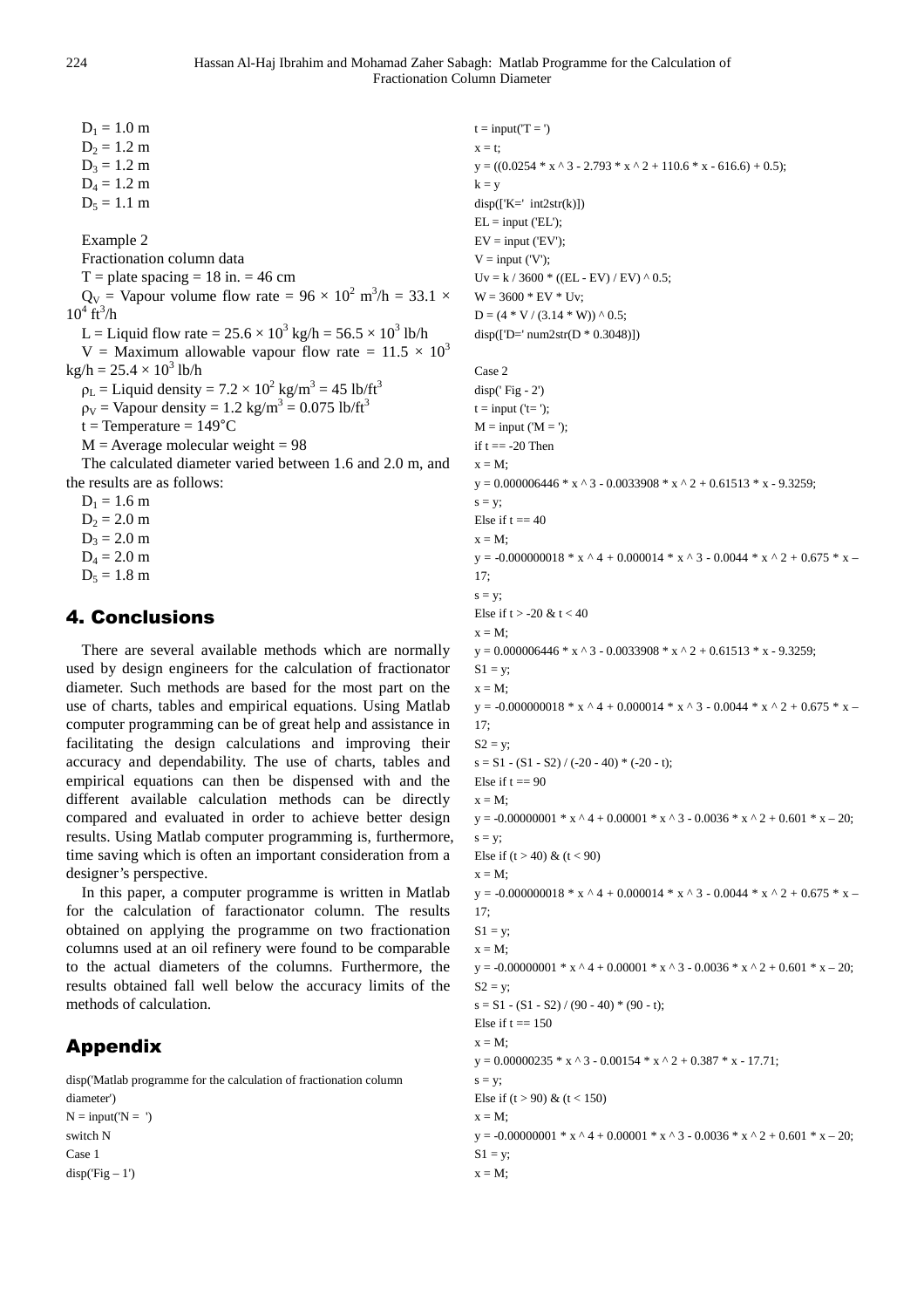```
y = 0.00000235 * x \cdot 3 - 0.00154 * x \cdot 2 + 0.387 * x - 17.71;
S2 = y;
s = S1 - (S1 - S2) / (150 - 90) * (150 - t);end 
disp([s='num2str(s)])t = input(T = '):if s = 20x = t;
y = -0.049 * x * 2 + 7.941 * x - 97.82;k = v;
Else if s == 10x = t:
y = -0.045 * x^2 + 7.359 * x - 107.2;
k = y;Else if s > 10 & s < 20x = t;
y = -0.049 * x \cdot 2 + 7.941 * x - 97.82;k1 = y;x = t:
y = -0.045 * x \cdot 2 + 7.359 * x - 107.2;K2 = y;
k = k1 - (k1 - K2) / (20 - 10) * (20 - s);Else if s == 5x = ty = -0.034 * x * 2 + 5.834 * x - 81.98;k = v:
Else if (s > 5) & (s < 10)x = t:
y = -0.045 * x * 2 + 7.359 * x - 107.2;k1 = y;x = t:
y = -0.034 * x * 2 + 5.834 * x - 81.98;K2 = y;
k = k1 - (k1 - K2) / (10 - 5) * (10 - s);Else if s = 2.5x = t:
y = -0.032 * x * 2 + 5.4 * x - 83.02;k = y;
Else if (s > 2.5) & (s < 5)x = t;
y = -0.034 * x * 2 + 5.834 * x - 81.98;k1 = y;x = t:
y = -0.032 * x * 2 + 5.4 * x - 83.02;K2 = y;
k = k1 - (k1 - K2) / (5 - 2.5) * (5 - s);Else if t = 1x = t:
y = -0.029 * x * 2 + 4.918 * x - 77.79;k = y;Else if s > 1 & s < 2.5x = t;
y = -0.032 * x \cdot 2 + 5.4 * x - 83.02;k1 = y;x = t;
y = -0.029 * x * 2 + 4.918 * x - 77.79;
```
 $K2 = y$ ;  $k = k1 - (k1 - K2) / (2.5 - 1) * (2.5 - s);$ end  $disp(FK=' int2str(k))$  $EL = input$  ('EL');  $EV = input ('EV');$  $V = input ('V')$ :  $Uv = k / 3600 * ((EL - EV) / EV) ^ 0.5;$  $W = 3600 * EV * Uv;$  $D = (4 * V / (3.14 * W)) \wedge 0.5;$  $disp(['D='num2str(D)])$ Case 3 disp( ' Fig - 3')  $t = input$  (' $t =$ ');  $M = input ('M = ');$ if  $t = -20$  $x = M$ :  $y = 0.000006446 * x \cdot 3 - 0.0033908 * x \cdot 2 + 0.61513 * x - 9.3259;$  $s = v$ : Else if  $t = 40$  $x = M$ ; y = -0.000000018 \* x ^ 4 + 0.000014 \* x ^ 3 - 0.0044 \* x ^ 2 + 0.675 \* x –  $17:$  $s = y;$ Else if  $t > -20$  &  $t < 40$  $x = M$ :  $y = 0.000006446 * x \cdot 3 - 0.0033908 * x \cdot 2 + 0.61513 * x - 9.3259;$  $S1 = y;$  $x = M$ ; y = -0.000000018 \* x ^ 4 + 0.000014 \* x ^ 3 - 0.0044 \* x ^ 2 + 0.675 \* x – 17;  $S2 = y$ ;  $s = S1 - (S1 - S2) / (-20 - 40) * (-20 - t);$ Else if  $t = 90$  $x = M$ : y = -0.00000001 \* x ^ 4 + 0.00001 \* x ^ 3 - 0.0036 \* x ^ 2 + 0.601 \* x – 20;  $s = v$ : Else if  $(t > 40)$  &  $(t < 90)$  $x = M$ ; y = -0.000000018 \* x ^ 4 + 0.000014 \* x ^ 3 - 0.0044 \* x ^ 2 + 0.675 \* x – 17;  $S1 = y$ ;  $x = M$ ;  $y = -0.00000001 * x \cdot 4 + 0.00001 * x \cdot 3 - 0.0036 * x \cdot 2 + 0.601 * x - 20;$  $S2 = y$ ;  $s = S1 - (S1 - S2) / (90 - 40) * (90 - t);$ Else if  $t = 150$  $x = M$ :  $y = 0.00000235 * x * 3 - 0.00154 * x * 2 + 0.387 * x - 17.71;$  $s = y;$ Else if  $(t > 90)$  &  $(t < 150)$  $x = M$ :  $y = -0.00000001 * x^4 + 0.00001 * x^3 - 0.0036 * x^2 + 0.601 * x - 20;$  $S1 = y$ ;  $x = M$ ;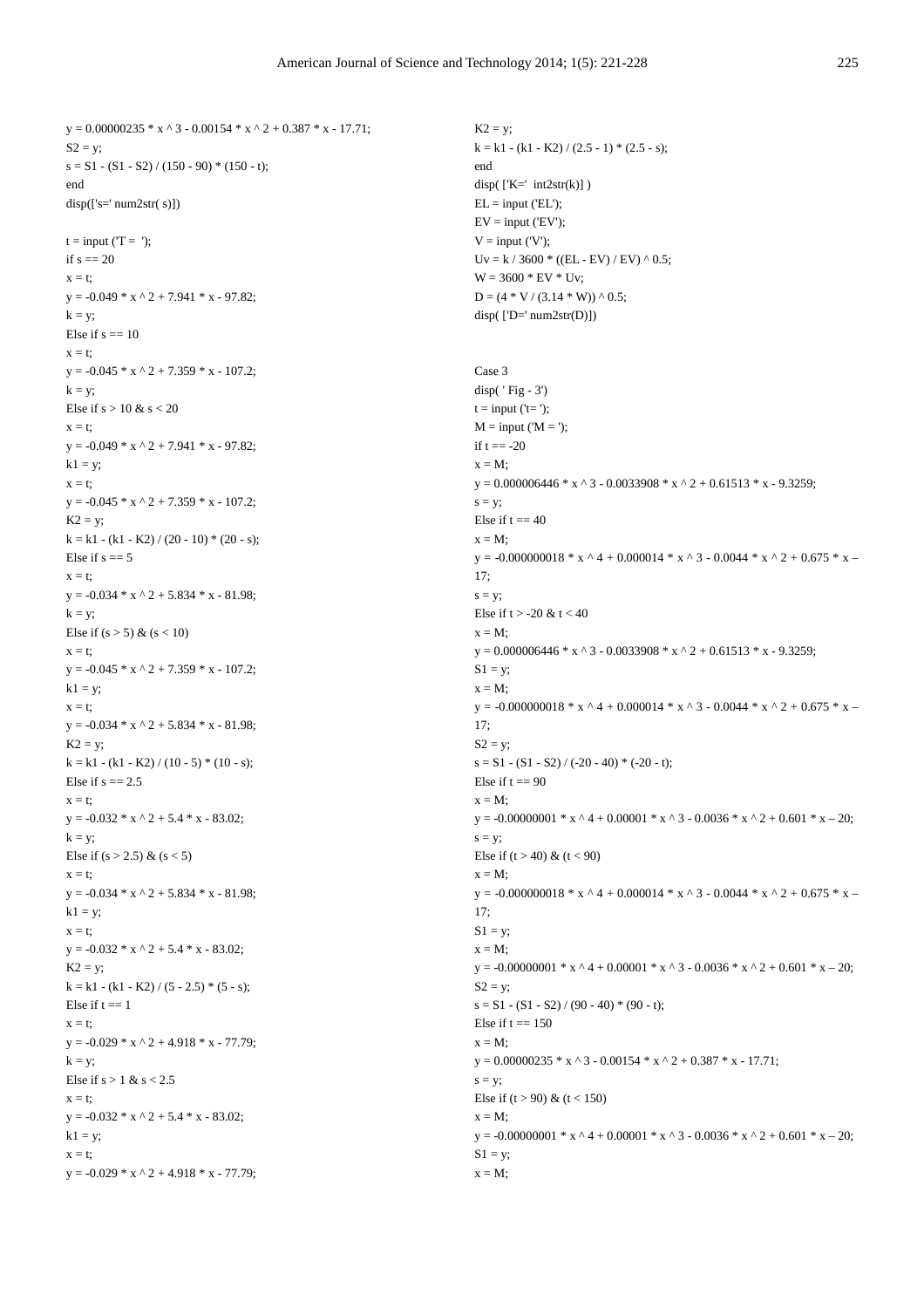$y = 0.00000235 * x \cdot 3 - 0.00154 * x \cdot 2 + 0.387 * x - 17.71$ ;  $S2 = y$ ;  $s = S1 - (S1 - S2) / (150 - 90) * (150 - t);$ end  $disp([ 's=', num2str(s)])$  $t = input (T = ')$ if  $t = 36$  $x = s$ ;  $y = 123.2 * Log(x) + 363.9;$  $k = y$ ; Else if  $t = 30$  $x = s$ ;  $y = 120.7 * Log(x) + 337.3;$  $k = y;$ Else if  $t < 36$  And  $t > 30$  $x = s$ ;  $y = 123.2 * Log(x) + 363.9;$  $k1 = y;$  $x = s$ ;  $y = 120.7 * Log(x) + 337.3;$  $K2 = y$ ;  $k = k1 - (k1 - K2) / (36 - 30) * (36 - t);$ Else if  $t = 24$  $x = s$ ;  $y = 118.6 * Log(x) + 287.4;$  $k = y;$ Else if  $t < 30$  And  $t > 24$  $x = s$ ;  $y = 120.7 * Log(x) + 337.3;$  $k1 = y;$  $x = s$ ;  $y = 118.6 * Log(x) + 287.4;$  $K2 = y$ ;  $k = k1 - (k1 - K2) / (30 - 24) * (30 - t);$ Else if  $t = 20$  $x = s$ ;  $y = 113.2 * Log(x) + 231.1;$  $k = y$ ; Else if  $t < 24$  And  $t > 20$  $x = s$ ;  $y = 118.6 * Log(x) + 287.4;$  $k1 = y;$  $x = s$ :  $y = 113.2 * Log(x) + 231.1;$  $K2 = y$ ;  $k = k1 - (k1 - K2) / (24 - 20) * (24 - t);$ Else if  $t = 18$  $x = s$ :  $y = 107 * Log(x) + 197.9;$  $k = y;$ Else if  $t < 20$  And  $t > 18$  $x = s$ ;  $y = 113.2 * Log(x) + 231.1;$  $k1 = y;$  $x = s$ :  $y = 107 * Log(x) + 197.9;$ 

 $K2 = y$ ;  $k = k1 - (k1 - K2) / (20 - 18) * (20 - t);$ Else if  $t = 15$  $\mathbf{x} - \mathbf{e}$  $y = 92.91 * Log(x) + 136.55;$  $k = y;$ Else if  $t < 18$  And  $t > 15$  $x = s$ ;  $y = 107 * Log(x) + 197.9;$  $k1 = y;$  $x = s$ ;  $y = 92.91 * Log(x) + 136.55;$  $K2 = v$ ;  $k = k1 - (k1 - K2) / (18 - 15) * (18 - t);$ Else if  $t = 12$  $x = s$ :  $y = 74.62 * Log(x) + 53.18;$  $k = y;$ Else if  $t < 15$  And  $t > 12$  $x = s$ ;  $y = 92.91 * Log(x) + 136.55;$  $k1 = y;$  $x = s$ ;  $y = 74.62 * Log(x) + 53.18;$  $K2 = y$ ;  $k = k1 - (k1 - K2) / (15 - 12) * (15 - t)$ Else if  $t = 10$  $x = s$ ;  $y = 46.68 * Log(x) + 15.74;$  $k = y;$ Else if  $t < 12$  And  $t > 10$  $x = s$ :  $y = 74.62 * Log(x) + 53.18;$  $k1 = y;$  $x = s$ ;  $y = 46.68 * Log(x) + 15.74;$  $K2 = y$ ;  $k = k1 - (k1 - K2) / (12 - 10) * (12 - t);$ end disp $([k='int2str(k)])$  $EL = input$  ('EL');  $EV = input ('EV');$  $V = input (V');$ Uv = k / 3600  $*(EL - EV) / EV)$  ^ 0.5;  $W = 3600 * EV * Uv;$  $D = (4 * V / (3.14 * W)) \wedge 0.5;$ disp([ ('D=' num2str (D \* 0.3048)]) Case 4

disp( $'Fig - 4'$ )  $t = input$  (' $t =$ ');  $M = input ('M = ');$ if  $t = -20$  Then  $x = M$ :  $y = 0.000006446 * x \cdot 3 - 0.0033908 * x \cdot 2 + 0.61513 * x - 9.3259;$  $s = y;$ Else if  $t = 40$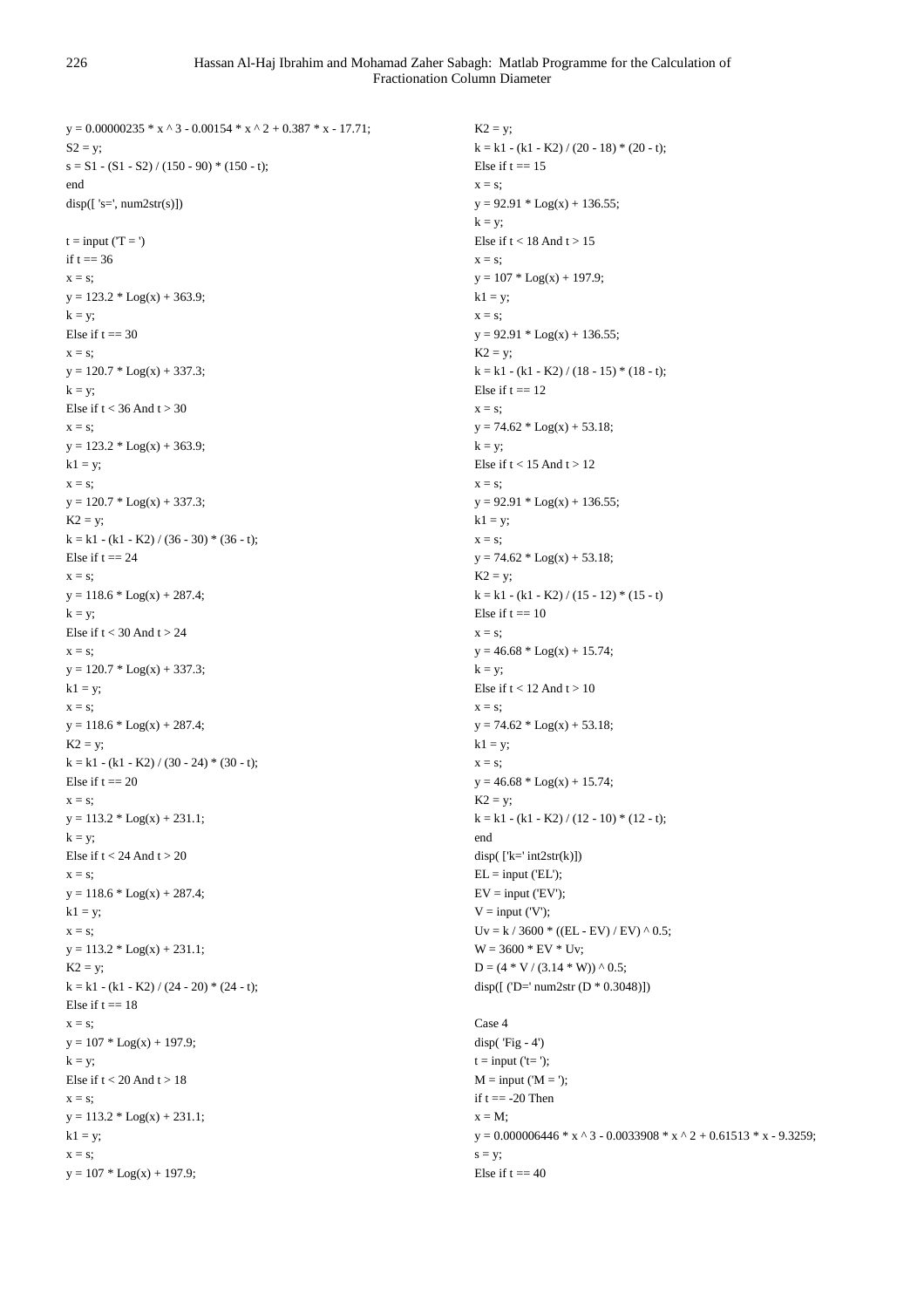```
x = M:
y = -0.000000018 * x ^ 4 + 0.000014 * x ^ 3 - 0.0044 * x ^ 2 + 0.675 * x –
17<sup>5</sup>s = v:
Else if t > -20 & t < 40x = M:
y = 0.000006446 * x \cdot 3 - 0.0033908 * x \cdot 2 + 0.61513 * x - 9.3259;
S1 = y;
x = M:
y = -0.000000018 * x ^ 4 + 0.000014 * x ^ 3 - 0.0044 * x ^ 2 + 0.675 * x –
17; 
S2 = y;
s = S1 - (S1 - S2) / (-20 - 40) * (-20 - t);Else if t = 90x = M:
y = -0.00000001 * x * 4 + 0.00001 * x * 3 - 0.0036 * x * 2 + 0.601 * x - 20;s = y;
Else if (t > 40) & (t < 90)x = M;
y = -0.000000018 * x ^ 4 + 0.000014 * x ^ 3 - 0.0044 * x ^ 2 + 0.675 * x –
17; 
S1 = y;
x = M;
y = -0.00000001 * x^4 + 0.00001 * x^3 - 0.0036 * x^2 + 0.601 * x - 20;S2 = y;
s = S1 - (S1 - S2) / (90 - 40) * (90 - t);Else if t = 150x = M;
y = 0.00000235 * x \cdot 3 - 0.00154 * x \cdot 2 + 0.387 * x - 17.71;
s = y;Else if (t > 90) & (t < 150)x = M:
y = -0.00000001 * x \cdot 4 + 0.00001 * x \cdot 3 - 0.0036 * x \cdot 2 + 0.601 * x - 20;S1 = y;
x = M;
y = 0.00000235 * x * 3 - 0.00154 * x * 2 + 0.387 * x - 17.71;S2 = y;s = S1 - (S1 - S2) / (150 - 90) * (150 - t);end 
disp(['s=' num2str( s)])
L = input ('L = ');V = input (V = ');EV = input (EV = ');DL = input ('DL = ');t = input (T = ');Qv = input (Qv = ');pF = (L / V) * (EV / dL) \wedge 0.5;if t = 36x = pF;
y = 0.104 * x \cdot 4 - 0.52 * x \cdot 3 + 0.974 * x \cdot 2 - 0.916 * x + 0.508;pc = y;
Else if t = 24x = pF;
y = 0.111 * x \cdot 4 - 0.524 * x \cdot 3 + 0.903 * x \cdot 2 - 0.765 * x + 0.399;pc = v;
Else if t > 24 And t < 36x = pF;
                                                                                      y = 0.104 * x \cdot 4 - 0.52 * x \cdot 3 + 0.974 * x \cdot 2 - 0.916 * x + 0.508;PC1 = y;
                                                                                      x = pF:
                                                                                      y = 0.111 * x \cdot 4 - 0.524 * x \cdot 3 + 0.903 * x \cdot 2 - 0.765 * x + 0.399;
                                                                                      PC2 = vpc = PC1 - (PC1 - PC2) / (36 - 24) * (36 - t);Else if t = 18x = pF;
                                                                                      y = 0.058 * x \cdot 4 - 0.295 * x \cdot 3 + 0.555 * x \cdot 2 - 0.518 * x + 0.298;pc = y;
                                                                                      Else if (t > 18) And (t < 24)x = pF:
                                                                                      y = 0.111 * x^2 + 4 - 0.524 * x^3 + 0.903 * x^3 + 2 - 0.765 * x + 0.399;
                                                                                      PC1 = v;
                                                                                      x = pF;y = 0.058 * x \cdot 4 - 0.295 * x \cdot 3 + 0.555 * x \cdot 2 - 0.518 * x + 0.298;PC2 = y;
                                                                                      pc = PC1 - (PC1 - PC2) / (24 - 18) * (24 - t);Else if t = 12x = pF;
                                                                                      y = -0.053 * x ^ 5 + 0.292 * x ^ 4 - 0.618 * x ^ 3 + 0.663 * x ^ 2 - 0.438 * x
                                                                                      + 0.234; 
                                                                                      pc = y;
                                                                                      Else if (t > 12) And (t < 18)x = pF;
                                                                                      y = 0.058 * x \cdot 4 - 0.295 * x \cdot 3 + 0.555 * x \cdot 2 - 0.518 * x + 0.298;PC1 = y;
                                                                                      x = pF;
                                                                                      y = -0.053 * x \cdot 5 + 0.292 * x \cdot 4 - 0.618 * x \cdot 3 + 0.663 * x \cdot 2 - 0.438 * x+ 0.234; 
                                                                                      PC2 = y;pc = PC1 - (PC1 - PC2) / (18 - 12) * (18 - t);Else if t = 9x = pF;
                                                                                      y = 0.034 * x \cdot 4 - 0.161 * x \cdot 3 + 0.284 * x \cdot 2 - 0.269 * x + 0.186;pc = y;Else if t > 9 And t < 12x = pF:
                                                                                      y = -0.053 * x * 5 + 0.292 * x * 4 - 0.618 * x * 3 + 0.663 * x * 2 - 0.438 * x+ 0.234; 
                                                                                      PC1 = y;
                                                                                      x = pF;
                                                                                      y = 0.034 * x \cdot 4 - 0.161 * x \cdot 3 + 0.284 * x \cdot 2 - 0.269 * x + 0.186;PC2 = y;pc = PC1 - (PC1 - PC2) / (12 - 9) * (12 - t); 
                                                                                      Else if t = 6x = pF;
                                                                                      y = -0.013 * x \cdot 4 + 0.042 * x \cdot 3 - 0.002 * x \cdot 2 - 0.11 * x + 0.147;
                                                                                      pc = y;
                                                                                      Else if t > 6 And t < 9x = pF;
                                                                                      y = 0.034 * x \cdot 4 - 0.161 * x \cdot 3 + 0.284 * x \cdot 2 - 0.269 * x + 0.186;PC1 = y;
                                                                                      x = pF;
                                                                                      y = -0.013 * x ^ 4 + 0.042 * x ^ 3 - 0.002 * x ^ 2 - 0.11 * x + 0.147;
                                                                                      PC2 = y;
                                                                                      pc = PC1 - (PC1 - PC2) / (9 - 6) * (9 - t);
```